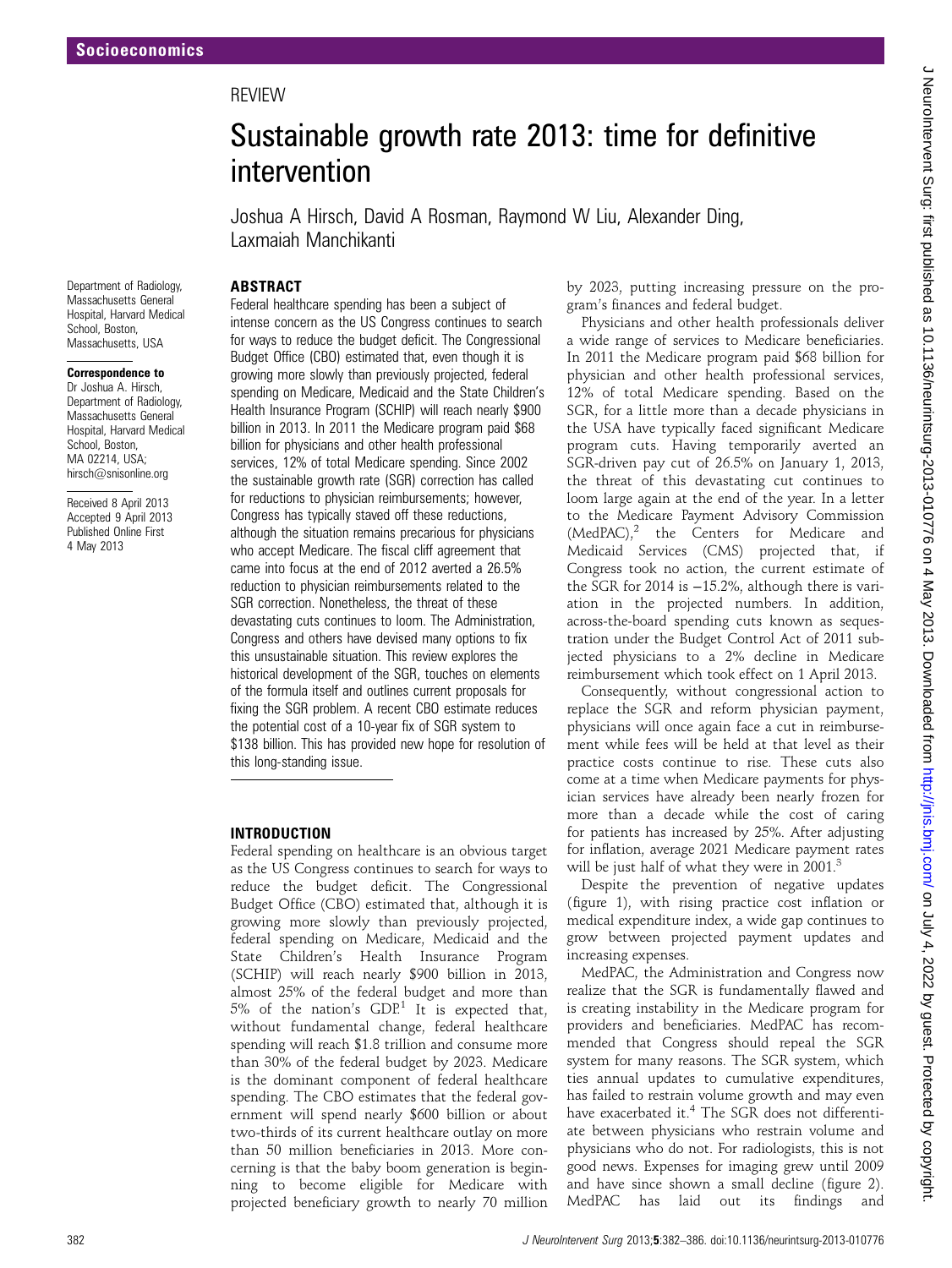Figure 1 Growing gap between projected payment updates with rising practice cost inflation or medical expenditure index. Source: 2012 Medicare Trustees Report except 2013–14 which is derived from the 2013 Medicare physician payment schedule final rule as adjusted by the American Taxpayer Relief Act of 2012.



recommendations for moving forward from the SGR system in its October 2011 report to Congress. MedPAC felt that repeal was urgent.<sup>4</sup>

There has been a noteworthy slowdown in the growth of healthcare spending which has resulted in a surprising turn of events; estimates for repealing or replacing the SGR have fallen dramatically. Recently, the CBO incorporated the most recent experience with volume growth in their budget estimates, $\frac{1}{2}$ with a budget impact of a 10-year freeze being estimated at \$138 billion compared with previous estimates of \$275 billion. However, the volatility in volume growth seen historically also suggests that the circumstances could change again with a resultant increase in the cost of replacing or repealing the SGR.

With the lower estimate from the CBO of \$138 billion to fix the SGR formula, Congress is revitalized to take up the issue. For the authors of this review, there is reason to hope that this might be the time to put an end to a decade-old issue that we have termed the 'un'sustainable growth rate formula.

#### **HISTORY**

To understand the Medicare SGR formula, it is essential to understand Medicare physician payment systems, escalating healthcare costs, healthcare reform and SGR as applied in business. The SGR concept in business describes optimal growth



**Figure 2** Growth in the volume of practitioner services, 2000–2011.

from a financial perspective assuming a given strategy with clearly-defined financial frame conditions and limitations. Sustainable growth is defined as the annual percentage of increase in sales that is consistent with a defined financial policy that essentially provides a comprehensive financial framework and formula for company-specific SGR calculations. In contrast, Medicare SGR is a method currently used by the CMS in the USA to control spending by Medicare on physician services.<sup>5–9</sup> Enacted by the Balanced Budget Act of 1997 to amend section 1848 of the Society Security Act,<sup>10 11</sup> the SGR replaced the Medicare Volume Performance Standards (MVPS) which was the previous method used by the CMS in an attempt to control costs. In contrast to the definition of SGR used in business, the Medicare formula is a method to ensure that the yearly increase in the expense for a Medicare beneficiary does not exceed the growth in gross domestic product (GDP).

Medicare was established in 1965. At that time physicians were compensated on the basis of their charges and allowed to balance their books by billing beneficiaries for the full amount above that paid by Medicare for each service. In 1975 the system was changed so that payments could not exceed the increase in the Medicare Economic Index (MEI).6 12 The MEI instituted a fixed fee schedule that was based on 1973 prices. The idea of the MEI was to limit annual fee increases to increases in the costs of producing physician services and increases in general earnings levels. Use of the MEI failed to curb increases in costs, leading to the determination of a yearly change in fees by legislation from 1984 to 1991.<sup>6 12</sup>

Medicare Parts B and D are funded from the Supplementary Medical Insurance (SMI) trust fund. Part B helps pay for physicians, outpatient hospitals, some home healthcare and other services for the aged and disabled who have voluntarily enrolled. The SMI trust fund is financed by a combination of beneficiary premiums and general tax revenues. Funding for the SMI trust fund is set at approximately 25% from beneficiary premiums and 75% from general tax revenue.<sup>6 12</sup>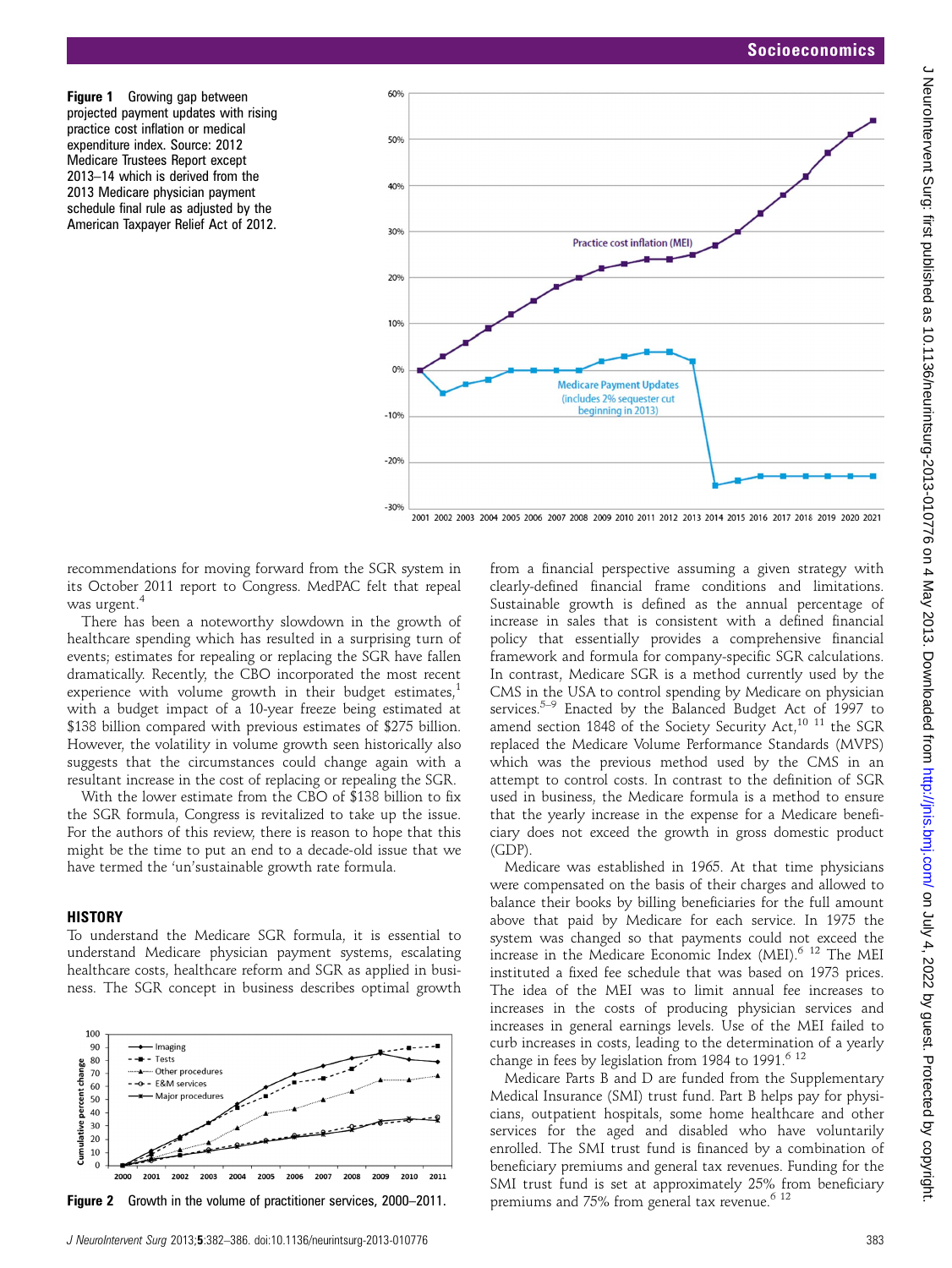In December 1989, President George H W Bush signed the Omnibus Budget Reconciliation Act of 1989 into law. This act established a Resource-Based Relative Value System (RBRVS) as the basis for Medicare physician reimbursement, which took effect on January 1, 1992.<sup>13</sup><sup>14</sup>

In 1992 this fee schedule essentially replaced the prior payment system that was based on physicians' charges. Fees continue to rise and, after multiple attempts at modification, in 1998 the system was replaced by a new mechanism—the sustainable growth rate (SGR). Physicians have been living with the consequences ever since. $6-9$ 

Policymakers had dual goals in creating the SGR mechanism: (1) to ensure adequate access to physicians' services and (2) to control federal spending in a more predictable way than the MVPS mechanism.

The key insight of the SGR was to contain increases in physician fees set by the MEI by applying a 'growth factor' to the Medicare Part B fee schedule. This growth factor accounted for a variety of predictable variants including changing number of enrollees in Medicare, changes to physician costs, changes to costs associated with laws and regulations that have an impact on healthcare costs and, most critically, changes to inflation and the GDP over time.

#### MECHANICS OF THE SUSTAINABLE GROWTH RATE (SGR)

The mechanism of the SGR includes three components which are incorporated into a statutory formula: (1) expenditure targets, which are established by applying a growth rate (calculated by a formula) to spending during a base period; (2) the actual growth rate; and (3) the annual updates of payment rates for physicians' services, which are designed to bring spending in line with expenditure targets over time.

The expenditure targets are established on both a year-by-year and cumulative spending basis. The SGR mechanism uses spending that occurred between April 1, 1996 and March 31, 1997 as a base for all future spending counted toward the targets. This base level totaled \$48.9 billion. The spending target for each year is determined by the product of the base level and the growth rate (SGR). A cumulative target is determined by summing together all previous annual targets including the base level.

The actual growth rate formula (SGR) is based on four factors:

- 1. The estimated percentage change in costs associated with running a physician practice; the change in costs is measured by the MEI.
- 2. The estimated percentage change in the average number of Medicare Fee For Service (MFFS) beneficiaries.
- 3. The estimated 10-year average annual percentage change in real (inflation-adjusted) GDP per capita.
- 4. The estimated percentage change in expenditures due to changes in law or regulations.

The SGR formula is the sum of these four factors:

 $SGR = (\Delta Physician costs)+( \Delta enrollment)$  $+( \Delta \text{ real GDP per capita})+(\Delta \text{ in law/regular}$ 

The annual updates to physician payment rates are determined by (1) inflation adjustment according to the MEI and (2) an 'update adjustment factor'. The update adjustment factor is based on the relationship between actual spending for services and the expenditure targets of the SGR formula. The formula limits the amount of an increase in payment rates



Figure 3 Comparison of actual spending with target spending. Reproduced from Congressional Budget Office.<sup>15</sup>

each year to inflation plus 3% and it limits a decrease in payment rates each year to inflation minus 7% (figure 3), with inflation being measured by the MEI. The MEI measures changes in the costs of physicians' times and operating expenses; it is weighted to some of the prices of inputs in those two categories. Changes in the cost of physicians' time are measured using changes in non-farm labor costs and changes in 'all factor' productivity.<sup>15</sup>

The final result of this SGR mechanism is to create an annual update to the critical conversion factor (CF) which is used to ultimately determine physician reimbursement in the RBRVS reimbursement system.

Physician payment  $=$  Relative Value Unit (RVU)  $\times$  CF  $\times$  Geographic Adjustment (GA)

This builds on the relative value physician fee schedule which itself is based on three components—physician work, practice expense and MEI—that are used to determine a value ranking for each service to which it is applied.

Each year the CF is to be adjusted based on the SGR mechanism. Given the rise in actual healthcare costs, proposed CF adjustments have been negative in all of the recent years. However, in practice, Congress has overridden these proposed adjustments in favor of keeping payments stable or slightly higher. The fundamental flaw in these Congressional interventions is that, in order to minimize the 'cost' as scored by the CBO, since 2007 Congress did not reset the baseline CF rate. As a result, the cuts demanded by the SGR formula were cumulative, leading to drastic cuts to the CF and, ultimately, to physician reimbursement if the SGR formula was to be actually applied.

#### SUSTAINABLE GROWTH RATE (SGR) IN PRACTICE

Since 2001, spending (as measured by the SGR method) has consistently been above the targets established by the formula.<sup>6  $\frac{7}{7}$  16-18 This, of course, would have been anticipated;</sup> the growth in healthcare expenditures has exceeded that of general inflation every year since the mid  $1970s$ .<sup>19</sup> The necessary consequence of spending exceeding SGR-predicted targets is a reimbursement cut demanded by the SGR formula.

Organized medical associations, led by the American Medical Association (AMA) and joined by specialty organizations such as the American College of Radiology, pointed out the inadequacies of the SGR formula and the potential consequences on care for the elderly if the cuts were enacted. In 2003, Congress responded by increasing payments for physician services by 1.6% instead of the projected 4.4% cut.<sup>6 16-18</sup> In 2004 and 2005 the Medicare Modernization Act replaced the scheduled rate reduction with an increase of  $1.5\%$ .<sup>20</sup> In 2006 the Deficit Reduction Act held 2006 payment rates at their 2005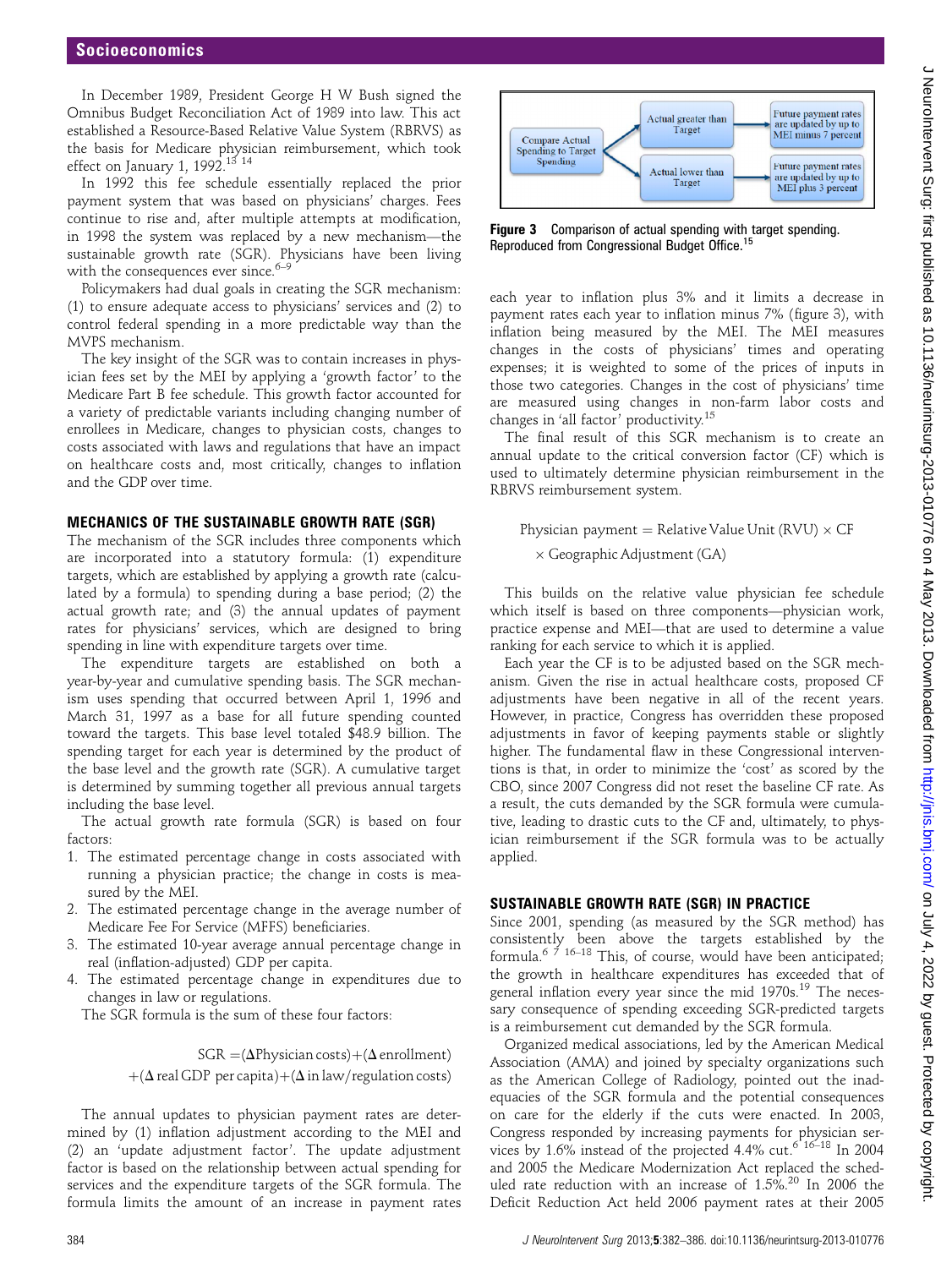### Socioeconomics

J Neurolntervent Surg: first published as 10.1136/neurintsurg-2013-010776 on 4 May 2013. Downloaded from http://jnis.bmj.com/ on July 4, 2022 by guest. Protected by copyright J NeuroIntervent Surg: first published as 10.1136/neurintsurg-2013-010776 on 4 May 2013. Downloaded from Jom J Americant Surg: First published as 10.1136 opyright.

level, overriding an additional impending 4.4% reduction. In 2007 Congress again approved holding the 2008 payments at the 2005 level, thereby avoiding a proposed additional 5.1% reduction. From 2008 to 2012, repeated temporary measures were also undertaken.<sup>6–9</sup> <sup>16–18</sup>

As noted previously, the glaring flaw in Congressional updates to physician reimbursement has been the absence of resetting the baseline CF rate. With each successive Congressional 'doc fix', the CF has diverged steadily away from the theoretical CF that was to be applied each year. Thus, doctors moving into 2013 were facing the specter of an epic 26.5% reduction in all physician payments until fiscal cliff negotiations staved off this disaster at the last moment.<sup>2-4 16-18</sup>

The authors would highlight that a portion of the costs are to be offset by increasing the TC equipment utilization rate for advanced imaging from 75% to 90% to take effect in 2014. The effect of this legislation reduces physician office Medicare payments for advanced imaging by \$800 million and hospital reimbursement for radiation therapy by \$300 million over 10 years. These cuts are in addition to more than \$1 billion in cuts for imaging and radiation therapy services put in place in 2012.

#### WHAT IS THE TRUE COST OF THE SGR?

The SGR targets the product of the growth in the fee-for-service enrollment: inflation-based update factors, real GDP per capita and changes in law or regulation. Actual growth and spending on physician services are compared with a cumulative target growth rate linked to GDP using 1996 as the base year. The formula also limits the amount of an increase in payment rates to inflation plus 10% and it limits a decrease in payment rates to inflation minus 7%, as illustrated in figure 3, with inflation being measured by MEI. The MEI measures changes in the costs of physicians' time and operating expenses; it is weighted to some of the prices of inputs in those two categories. Changes in the cost of physicians' time are measured using change in non-farm labor costs and changes in 'all factor' productivity.<sup>15</sup>

MedPAC reported that, while some physicians and other health professionals contribute to the inappropriate volume growth that has resulted in large payment adjustment through the SGR, others have restricted volume (figure 2). However, the SGR does not differentiate between physicians who restrain volume and those who do not. Further, the SGR system, which ties annual update to cumulative expenditures, has failed to restrain volume growth and may have in essence exacerbated it. The Medicare physician fee schedule services grew by 73% from \$37 billion to \$64 billion from 2000 to 2010, which is more related to the growth in the volume and intensity of services than because of the fee increases.<sup>21 22</sup> Further, despite congressional interventions to set aside steep SGR mandated physician payment cuts, utilization growth in recent years has been relatively low, though unpredictable. When the SGR began in the late 1990s, the annual volume intensity of growth in Medicare Fee For Schedule (MFFS) ranged from 1.9% to 2.9%. The growth accelerated in 2000 and 2001, reaching a plateau during 2001–2004 with annual growth ranging between 4.6% and 5.8%. The deceleration of the growth rate started in 2005 ranging from 3% to 3.7%, falling to 2.4% in 2010.4 7 22 23

As noted above, whenever Congress blocks a fee reduction it compounds the difference between actual and SGR-driven fees, making the eventual adjustment that much larger. Obviously no industry could function with this type of correction 'possible pending congressional action'. If Congress continues to



Figure 4 Ten-year freeze estimate (in billions). Source: Congressional Budget Office cost reports.

enact temporary fixes, prior estimates suggest that the cost of permanent reform already over \$250 billion would have escalated to approximately \$300 billion for 10 years based on June 2011 estimates.<sup>24</sup>

However, in a recent CBO report,<sup>1</sup> the amount of funding that Congress needs to eliminate the Medicare SGR formula that helps determine physician pay has dropped significantly after years of lower than expected gains in healthcare spending (figure 4).24 The cost of replacing the Medicare SGR formula has ranged from almost \$50 billion to nearly \$300 billion. Recent estimates from CBO cut by nearly half its cost estimate for freezing physician reimbursement over a decade. This has created renewed interest in Congress and the Administration to find a formula to fix SGR and find a more permanent Medicare pay solution for less. Based on this new estimate and renewed interest, there are multiple legislative fixes underway in the Congress.

## WHAT CAN BE DONE?

Physician fear translates into challenges for beneficiaries. We review several of these proposals but note that the Affordable Care Act of 2010, which is now Public Law, did not provide an explicit methodology to deal with the SGR.

#### American Medical Association (AMA)

The AMA recommends repealing the SGR mechanism. In place of the SGR, the AMA recommends that reimbursement rates be frozen for a period of 5 years while Medicare 'transitions to an array of new payment models designed to enhance care coordination, quality, appropriateness, and costs'. 25

#### Medicare Payment Advisory Commission (MedPAC)

Like the AMA, MedPAC recommends repealing the SGR mechanism. However, their approach to paying for this is quite different.17 26 They propose a 10-year freeze on reimbursement rates for primary care specialties and decreasing rates for all other specialties by 5.9% in each of the first 3 years, followed by a freeze in reimbursement for the following 7 years. In addition, they propose regular data collection by the Secretary of the Department of Health and Human Services to determine new RVUs for each service.

#### Simpson–Bowles

Alan Simpson and Erskine Bowles led a Presidential Commission (National Commission on Fiscal Responsibility and Reform) created in 2010 by President Obama to identify '… policies to improve the fiscal situation in the medium term and to achieve fiscal sustainability over the long run'.<sup>23</sup> The Commission released its report on 1 December 2010. Its recommendations on physician reimbursements under the SGR